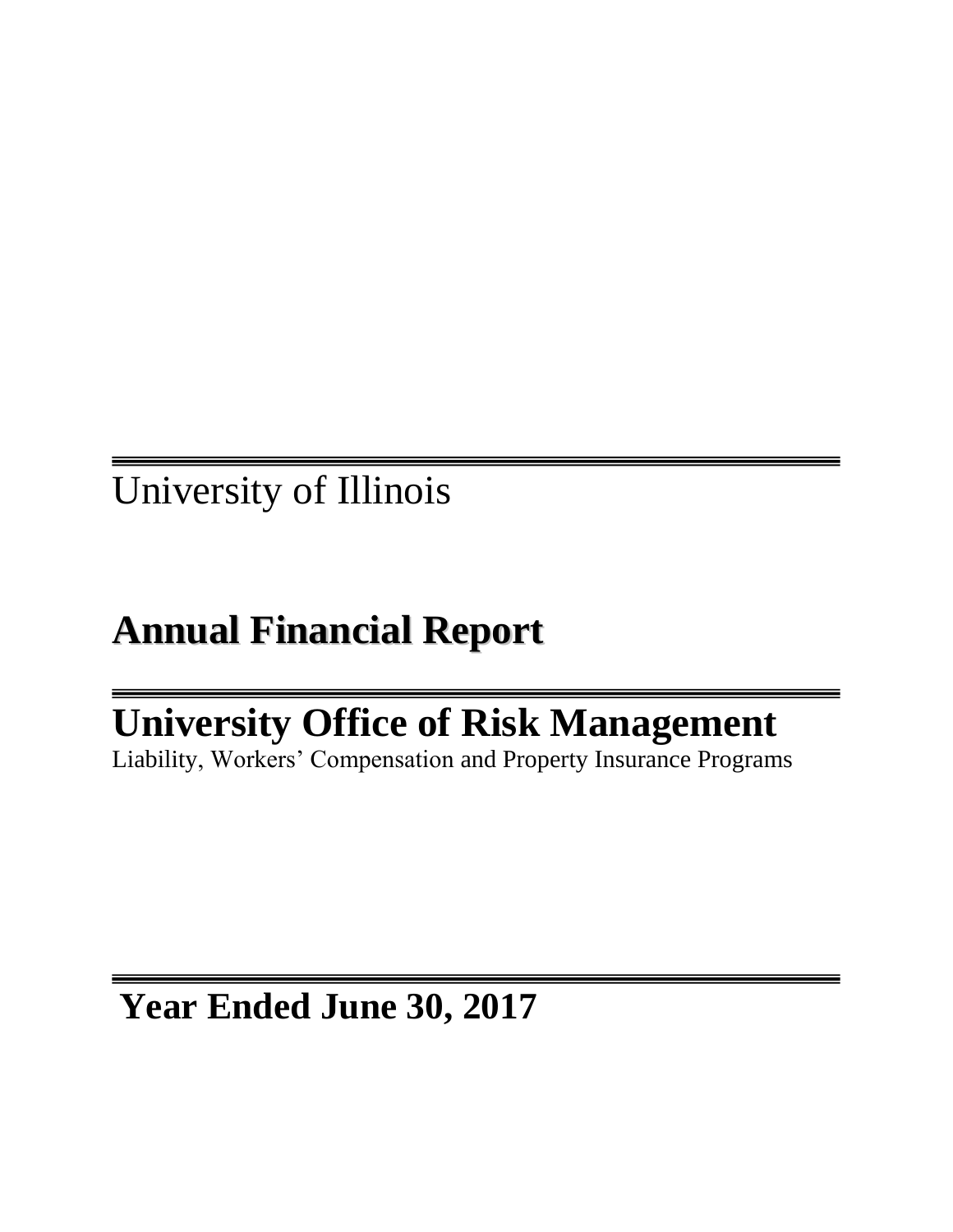# **Table of Contents**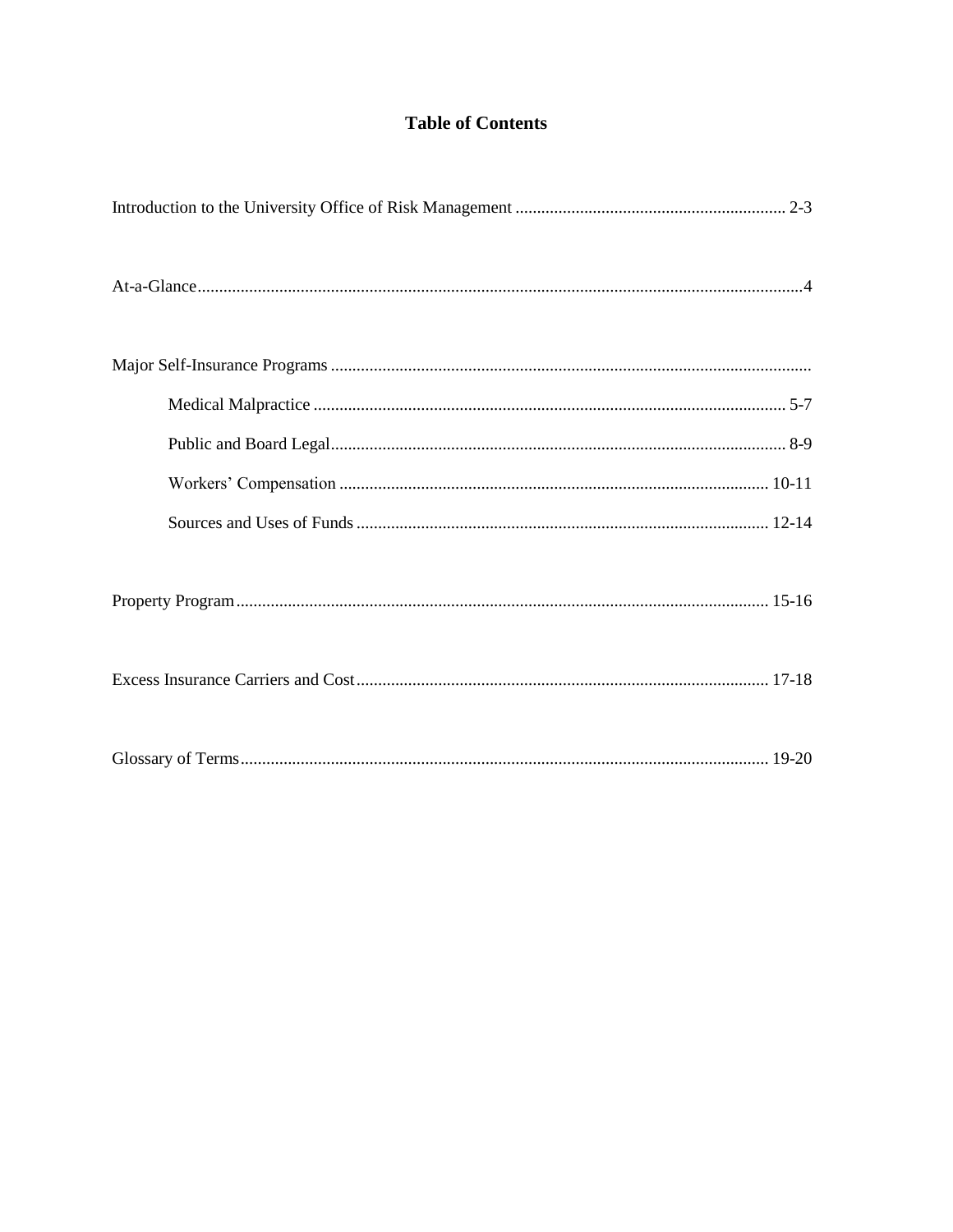# UNIVERSITY OFFICE OF RISK MANAGEMENT

We are pleased to present the University Office of Risk Management's Annual Financial Report for the fiscal year July 1, 2016 to June 30, 2017.

On June 30, 2017, the University Office of Risk Management, including the Office of Claims Management/Workers' Compensation, (collectively called "RISK") completed its 41st year administering the University's insurance programs. The RISK office was established at the direction of the University of Illinois Board of Trustees in 1976. Since its inception, RISK has strived to use effective risk management techniques while improving the delivery of our services in support of the University's mission. To accomplish these objectives we engage in planning, leading, organizing, coordinating, and controlling activities both before and after a loss occurs to minimize adverse effects, at a reasonable cost. In addition, RISK has the responsibility of carrying out the policies of the University of Illinois in matters relating to risk management and insurance, as well as administering the workers' compensation self-insurance program. The RISK office is a department within the Office of Treasury Operations and is located on the Urbana campus.

The University of Illinois has campus locations at Urbana-Champaign, Chicago and Springfield, and has branches of the Chicago-based health professions at Peoria, Rockford, Urbana, and the Quad Cities. The University educates over 81,000 students per year and has continuing education centers in suburban and downstate Illinois, and University Extension offices in many of the State's 102 counties.

The RISK office assists senior leadership in identifying, quantifying, containing, and managing risk so that this institution can attain its objectives. In conjunction with appropriate campus groups, we coordinate the reduction of risk and the prevention of loss within prudently economic constraints, and then implement the most cost-effective risk solution. The following is a non-exhaustive list of events that could pose risk to the University of Illinois:

#### **Risk Events:**

- Bodily injury, accidental death
- Terrorist threats and/or terrorist actions
- Property loss and/or loss of research data and specimens
- Loss of valuable collections, such as rare books and artwork
- Fraud and/or embezzlement
- Student suicide/murder/rape
- Minors on campus
- Cybercrime
- Disclosure of electronic information or personal data
- Regulatory fines or penalties and/or regulatory/legislative changes
- Employment practices claims such as sexual harassment or retaliation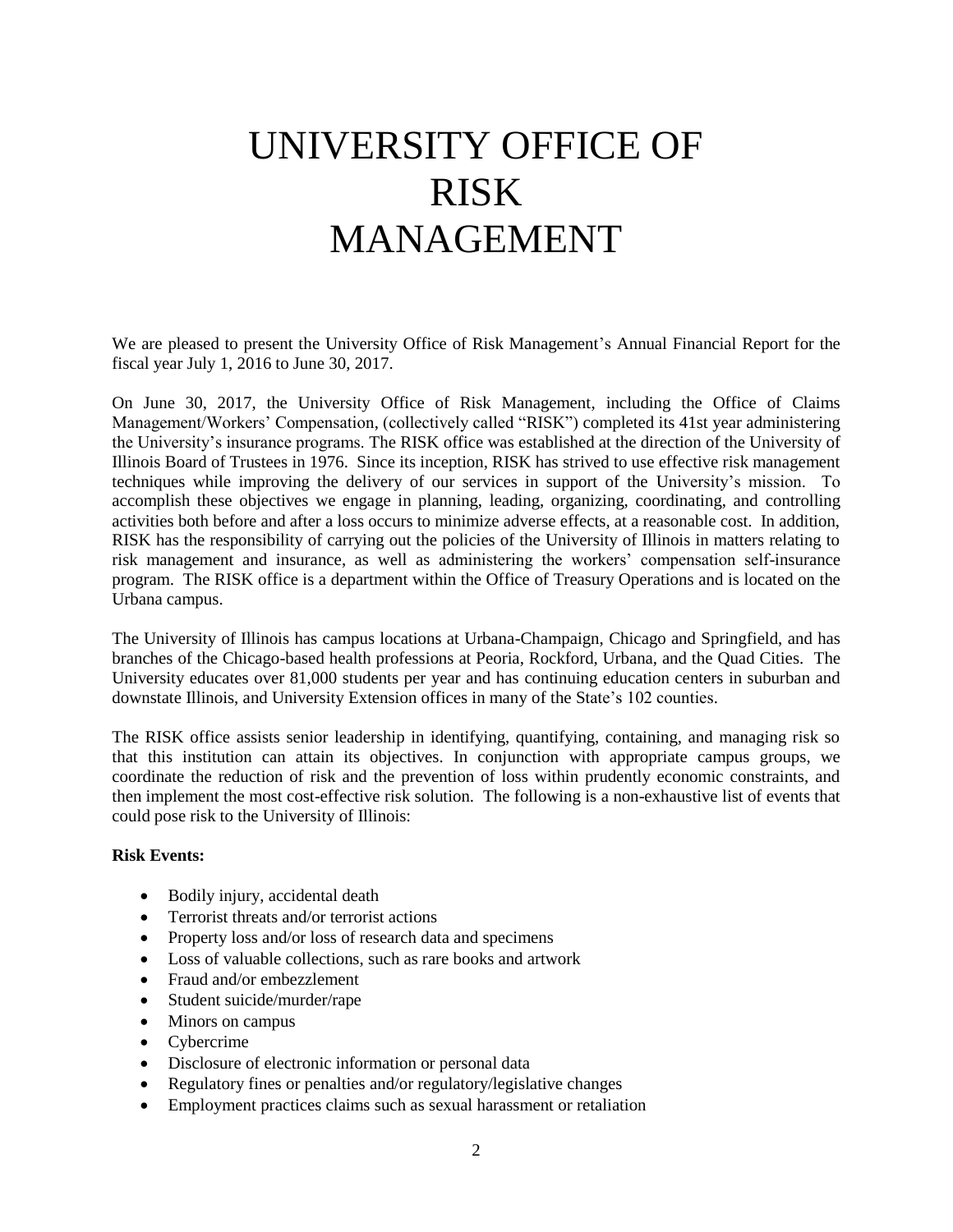- Contamination due to mishandled chemicals or radioactive materials
- Unethical use of human subjects in research
- Unexpected adverse medical outcomes
- Intellectual property infringement
- Inappropriate athletic recruiting
- Negative publicity/scandals, resulting in an inability to recruit top faculty and students
- Class action claims
- Interruption or loss of research funding
- Unanticipated increase in the cost of energy
- "Whistleblower" complaints
- Event cancellation
- Workplace safety issues
- Business disruption
- Natural disasters
- Pandemic
- Employee/student violence
- Plane/vehicular crash involving key personnel or an athletic team

The aforementioned list is a sampling of the risk an institution as large and complex as the University of Illinois faces. The RISK office provides advice on the pros and cons of either accepting, self-insuring or transferring potential liabilities for the aforementioned risks. Managing risk is critical.

#### **Other duties assumed by RISK include:**

- Purchasing and maintaining competitively priced commercial insurance policies to complement the self-insurance program.
- Collecting exposure and claims data information.
- Issuing RFP's for commercial insurance products and consulting services.
- Allocating and collecting internal assessments for insurance and funding requirements.
- Issuing certificates of insurance and evidence of self-insurance coverage.
- Negotiating and settling property losses.
- Processing legal expense payments for claims paid from self-insurance trust accounts.
- Analyzing alternative risk transfer and risk financing methods.
- Preparing an annual report for the Board of Trustees and required documentation for external, internal, and federal auditors.
- Serving on several claims committees, as well as in positions of leadership with various state, regional, and national insurance organizations.
- Developing cost containment and loss control programs and policies, in conjunction with campus units to address adverse trends in loss experience.
- Reviewing contract and lease language, including insurance requirements, indemnification, subrogation, and hold harmless clauses.
- Advocating for transitional and return to work options for injured employees.
- Acting as a resource to the University community on issues such as auto liability, use of waivers, contractual risk transfer, and professional liability.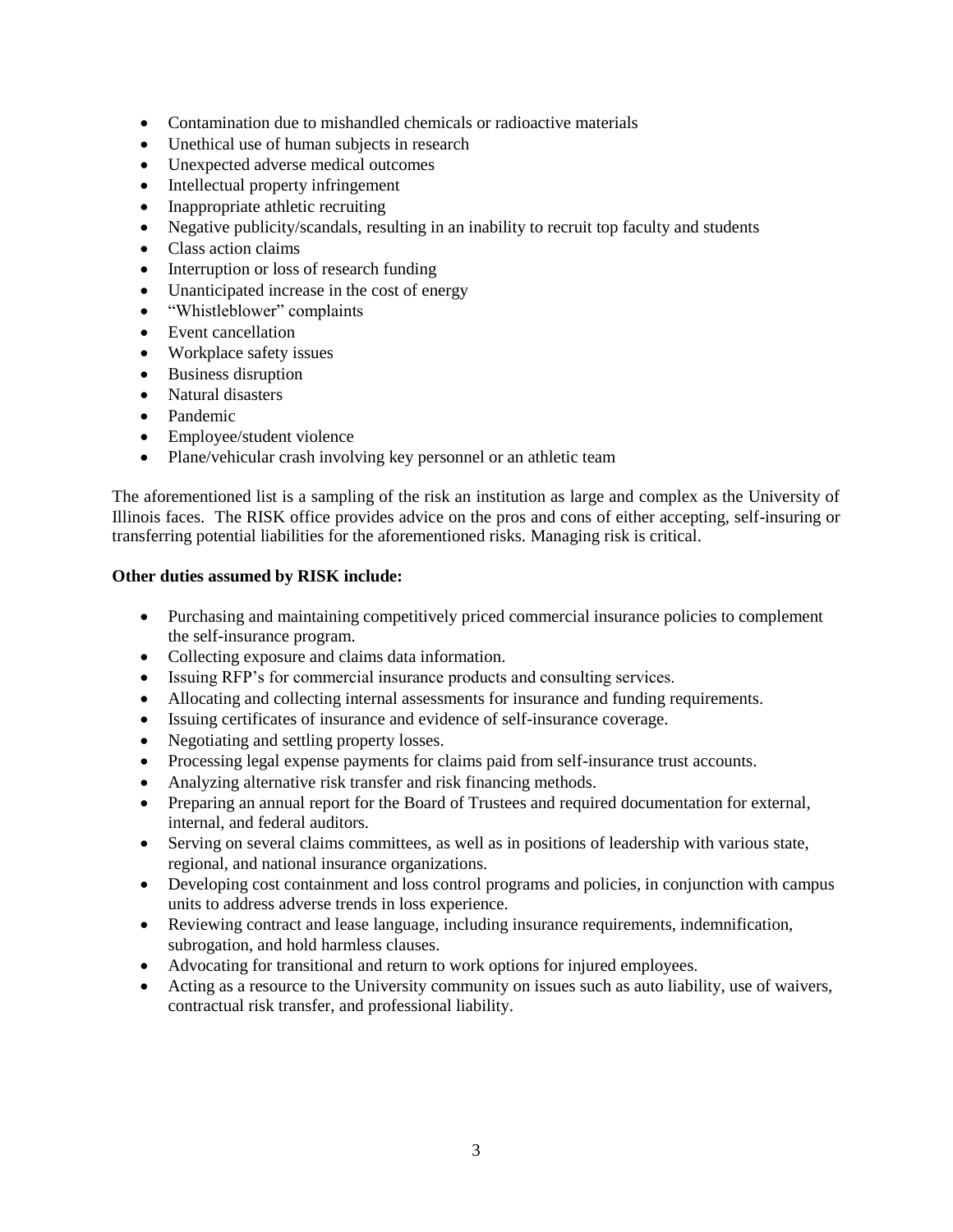# MAJOR INSURANCE PROGRAMS AT A GLANCE FY2017

Summarized below is a snapshot of the costs associated with the major programs that are discussed in this annual report.

| <b>At-a-Glance</b>                   | <b>By the Numbers</b>                         |
|--------------------------------------|-----------------------------------------------|
| <b>Medical Malpractice</b>           | Total funding need increased roughly 2.0% or  |
|                                      | \$450 thousand.                               |
|                                      |                                               |
|                                      | Total Funding: \$23.3 million                 |
| <b>Public, Board Legal Liability</b> | Total funding need increased roughly 19% or   |
|                                      | \$816,000.                                    |
|                                      |                                               |
|                                      | <b>Total Funding: \$5.2 million</b>           |
| <b>Workers' Compensation</b>         | Total funding need decreased by 15 % or \$1.7 |
|                                      | million.                                      |
|                                      |                                               |
|                                      | <b>Total Funding: \$9.8 million</b>           |
| <b>Commercial Property</b>           | Total funding need decreased by 12.5% or      |
|                                      | roughly \$474,000.                            |
|                                      |                                               |
|                                      | Total Funding: \$3.5 million                  |

FY2017 Program Costs - \$41.6 million

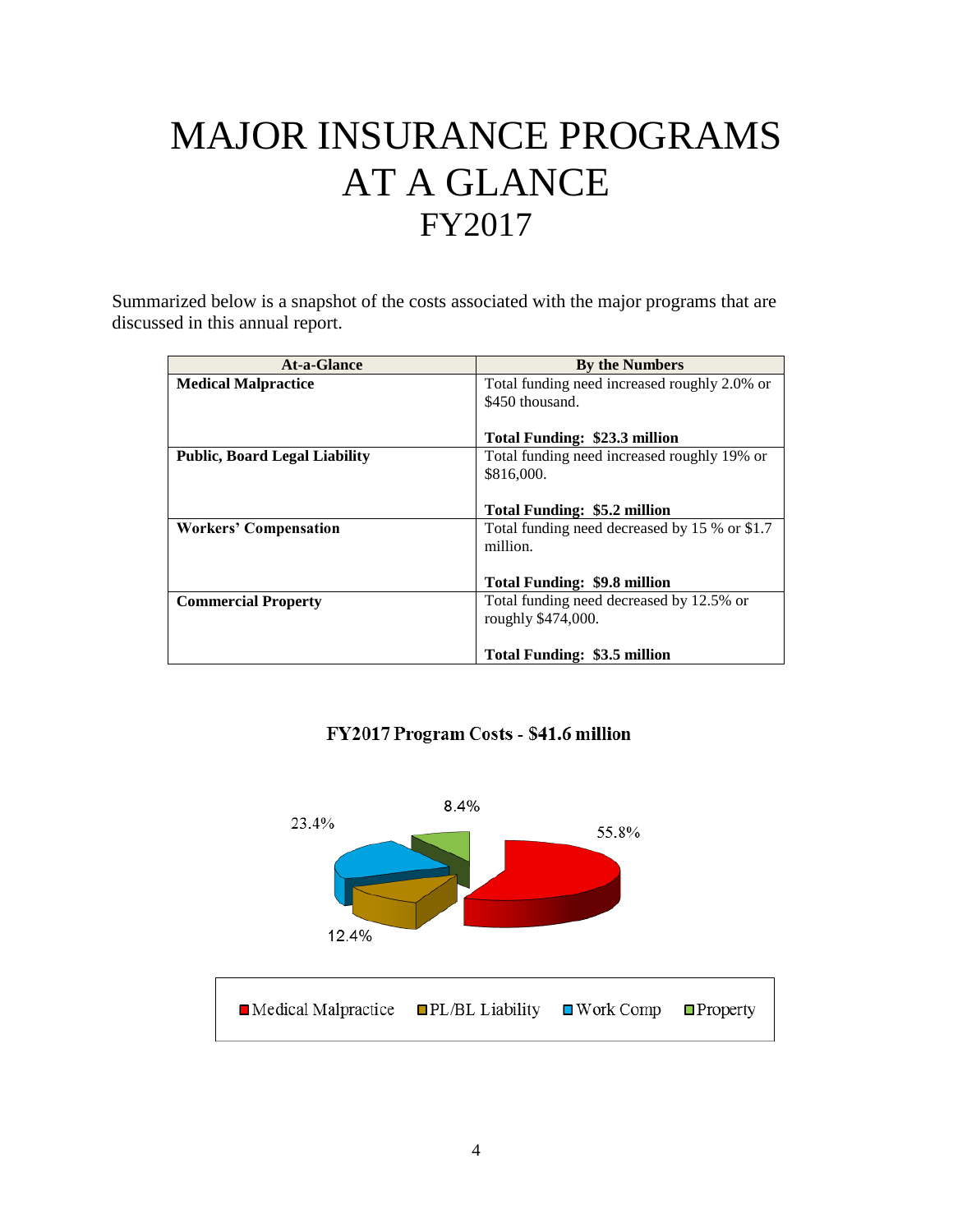# MAJOR SELF-INSURANCE PROGRAMS

### **MEDICAL PROFESSIONAL AND HOSPITAL PROFESSIONAL & GENERAL LIABILITY**

Medical professional liability insurance covers health professionals at the University of Illinois Hospital and Health Sciences System at Chicago, the various Colleges of Health Professions, and all student health service centers. The University has been self-insured for medical professional/hospital liability since August 1976 because commercial coverage for teaching hospitals was not available at cost-effective rates. Since March 1981 the University has purchased commercial excess liability insurance to provide additional coverage limits above a large self-insured retention. The retention levels and the limits of coverage purchased have been influenced by availability in the insurance marketplace.

The University annually obtains an actuarial analysis of this self-insurance program. The report estimates the ultimate outstanding losses and expenses (liabilities) on a discounted basis at various confidence levels. The University uses the  $60<sup>th</sup>$  percentile confidence level to determine its outstanding liabilities. This implies there is a 60% chance that the reserves will be adequate and a 40% chance that the reserves will prove to be inadequate. FY2017 liabilities, when compared to Plan assets, show a funding surplus of almost \$47 million. This surplus, amortized over five years, helps alleviate the funding need by \$10.1 million. The actuarial firm also determines the amount needed to set aside for funding claims that occur during the new fiscal year. The combined total is the normal indicated funding contribution, which is roughly \$19.9 million. Adding in the commercial excess insurance and administration costs brings the FY2017 total funding requirement to \$23.3 million. This amount represents a 2% increase from the prior year's requirement.

|                                                                                                   | <b>FY2017 Program</b><br>Retention of \$10.0 MM per<br>Occurrence w/ \$5.0/\$5.0 MM<br>buffer layer.<br>\$60 million limits. |                 |                            | <b>FY2016 Program</b><br>Retention of \$10.0 MM per<br>Occurrence $w/$ \$5.0/\$5.0 MM<br>buffer layer.<br>\$60 million limits. |
|---------------------------------------------------------------------------------------------------|------------------------------------------------------------------------------------------------------------------------------|-----------------|----------------------------|--------------------------------------------------------------------------------------------------------------------------------|
|                                                                                                   | FY2017 Funding                                                                                                               |                 |                            | FY2016 Funding                                                                                                                 |
| Per Actuary:<br>Discounted Liability for claims at June 30:<br>Estimated Fund balance at June 30: | 156,488,679<br>203,267,630                                                                                                   |                 | 163,264,962<br>214,700,241 |                                                                                                                                |
| <b>Funding shortfall or (excess):</b>                                                             | $-46,778,951$                                                                                                                |                 | $-51,435,279$              |                                                                                                                                |
| Amortized shortfall in prior year funding<br>(.21997 factor)                                      |                                                                                                                              | $-10, 103, 674$ |                            | $-11,109,383$                                                                                                                  |
| Funding required for Claims                                                                       |                                                                                                                              | 29,999,359      |                            | 30,264,777                                                                                                                     |
| <b>Normal Indicated Fund Contribution (total)</b>                                                 |                                                                                                                              | 19,895,685      |                            | 19,155,394                                                                                                                     |
| Plus:<br>Cost of Excess Insurance (excludes Offsite)                                              |                                                                                                                              | 2,448,938       |                            | 2,709,992                                                                                                                      |
| Legal/Risk Administrative Cost                                                                    |                                                                                                                              | 1,000,005       |                            | 1,029,514                                                                                                                      |
| Total Funding Need                                                                                |                                                                                                                              | 23,344,628      |                            | 22,894,900                                                                                                                     |
| Increase/Decrease:                                                                                | 2.0%                                                                                                                         | \$449.728       | $-27.1%$                   | $(\$8,529,170)$                                                                                                                |

#### **MEDICAL PROFESSIONAL LIABILITY SELF-INSURANCE FUNDING INDICATED AT BEGINNING OF FY2017**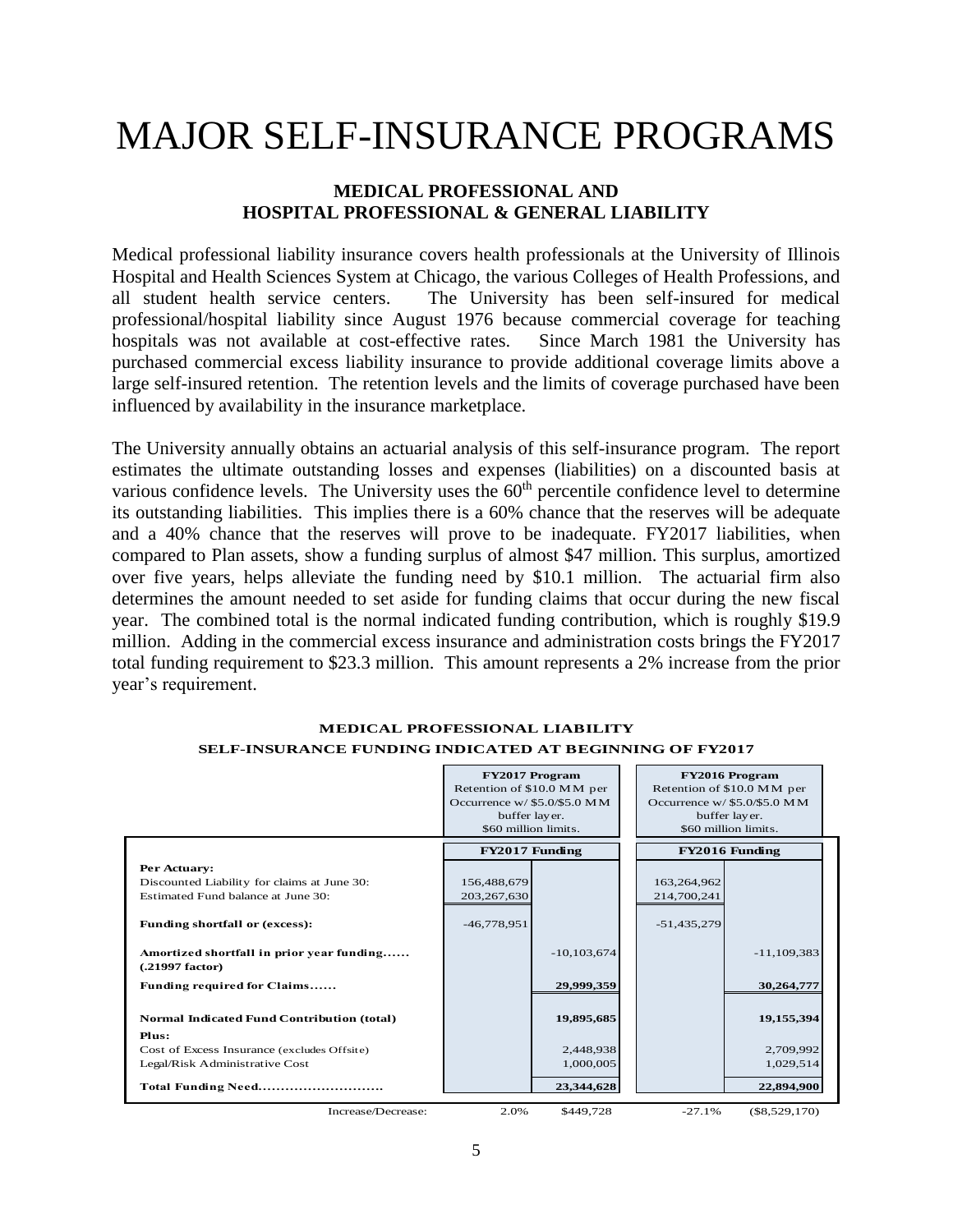

As the graph above shows Plan liabilities increased rapidly prior to FY2011, took a dip, and increased again in FY2013. For subsequent years, liabilities have been relatively flat. Patient safety initiatives, aggressive litigation management, as well as success at trial have contributed to the deceleration in the growth of liabilities.

Because the commercial marketplace forced the University to assume higher retentions per claim it must set aside additional funding to pay a higher portion of the claims. To illustrate, in FY2001 the University assumed the first \$3 million on a claim. For the past decade the University has assumed the initial \$10 million on the first claim. The University must then erode another \$5 million, called a buffer layer, before dropping back to a retention of \$10 million per claim thereafter.



Beginning in 2010 the RISK office worked on a project designed to reduce the overall medical malpractice funding requirement. The focus was to limit the self-insurance trust's exposure to loss when clinicians practice at off-site locations, meaning locations not owned or controlled by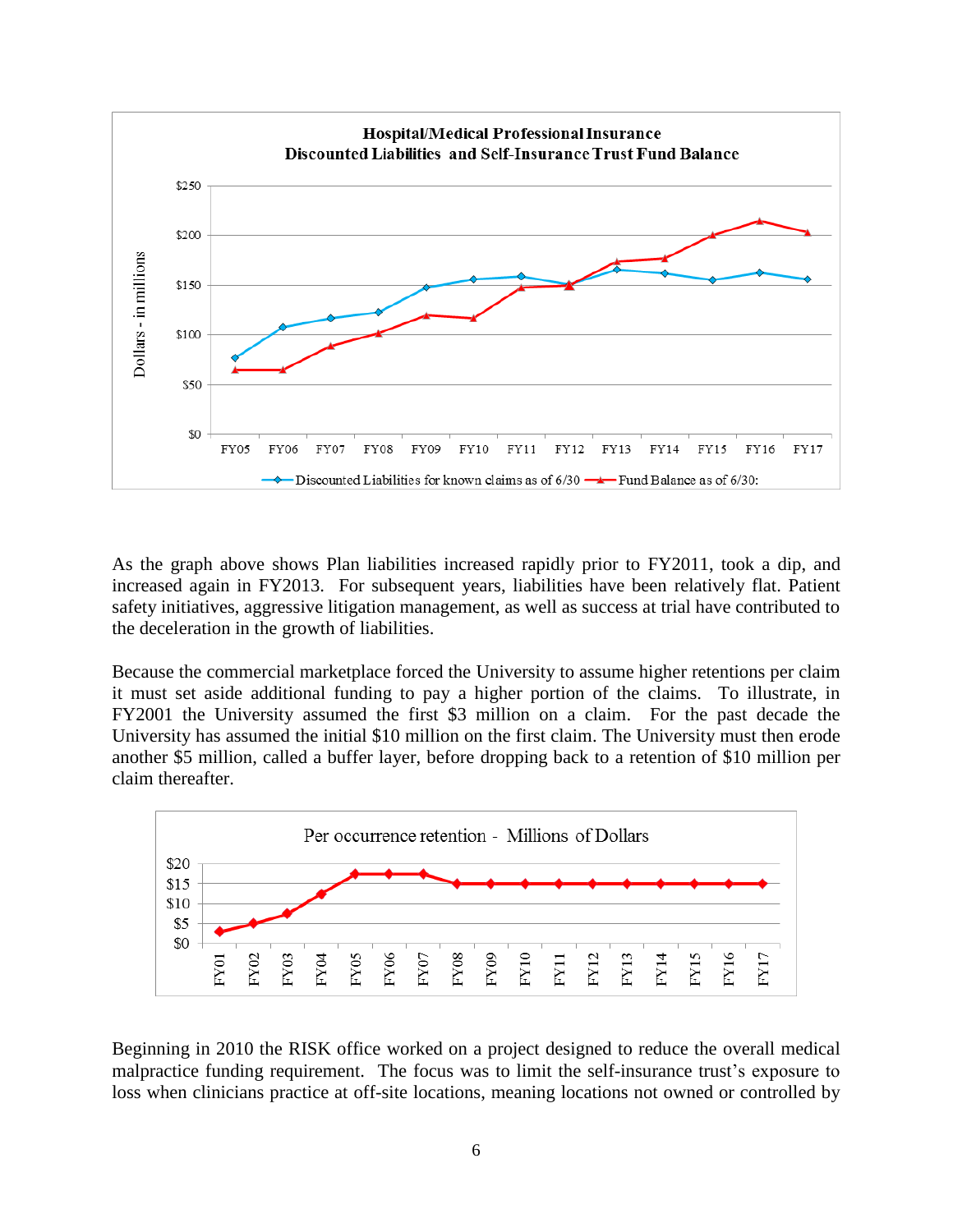the University. In June 2011, the Board of Trustees approved off-site insurance limits of \$1 million per occurrence and \$3 million per policy year, bringing limits of liability for those practicing off-site in line with what medical practitioners would have in independent practice. The new off-site limits became effective January 1, 2012. Beginning January 1, 2014 the University purchased \$15 million in shared commercial excess coverage to provide additional limits of protection for the physicians practicing off-site. This coverage protects against claims above the University trust fund limits of \$1 million per occurrence and \$3 million per policy year.

## **Claims Reserved at \$500,000 or Greater**

# **Value 6/30/13 6/30/14 6/30/15 6/30/16 6/30/17**  $\geq$  \$4 million 0 1 4 3 2  $$2M - $3.99M$  4 4 4 4 7  $$1M - $1.99M$  6 9 8 7 10 \$750K - \$999K 10 10 6 3 3  $$500K - $749K$  20 21 25 19 12 **40 45 47 36 34**



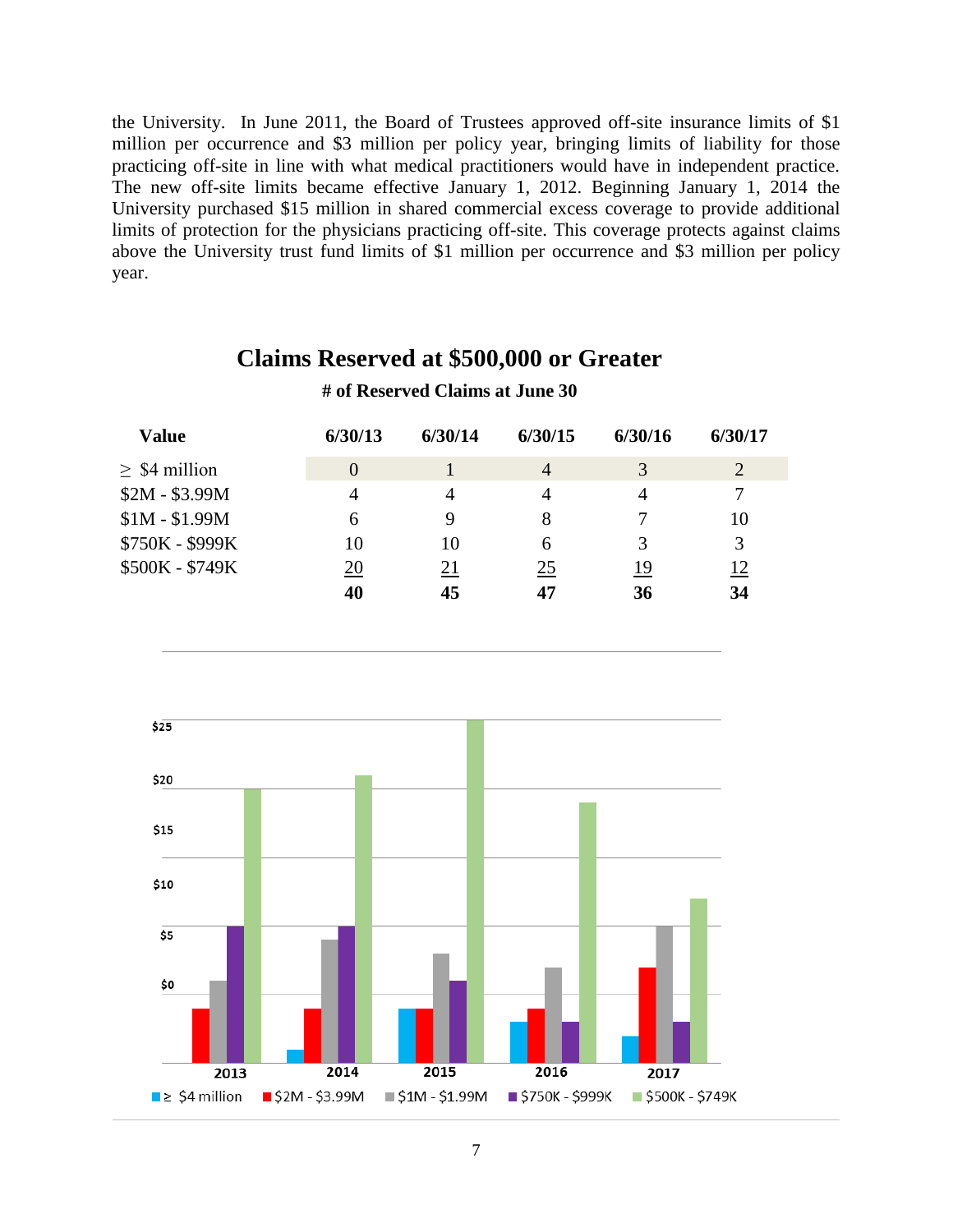### **PUBLIC (GENERAL) LIABILITY and BOARD LEGAL (DIRECTORS' & OFFICERS' and EMPLOYMENT PRACTICES) LIABILITY**

The Public Liability Self-Insurance Plan covers liability arising from University owned or controlled premises, as well as negligent acts of faculty and staff that result in property damage or bodily injury to a third party. In Illinois, a Tort Claims Act provides the means for citizens to recover damages from state agencies, and the Act requires claims made for certain torts be brought in the Illinois Court of Claims. In the Court of Claims there are caps on damages of \$100,000 per person. Actions brought in the Circuit and Federal court system are not within the purview of the Illinois Court of Claims.

The Board Legal Liability Self-Insurance Plan covers the University's liability arising from alleged civil rights violations, discrimination, ADA violations, wrongful termination, and other claims that may be filed in the Federal or State Court systems. In addition, coverage extends to directors, officers, and employees who may be individually named in these claims.

The University's Public Liability and Board Legal Liability Self-Insurance Plans were established in August 1976. Since 1990 both the Public Liability and Board Legal Liability Self-Insurance Plans have been supplemented by the purchase of commercial excess insurance above the University's self-insured retention. The retention levels and the limits of coverage purchased have been influenced by availability in the insurance marketplace.

The University annually obtains an actuarial analysis of its Public Liability and Board Legal Liability Self-Insurance Plans. The analysis estimates the ultimate outstanding losses and expenses (liabilities) on a discounted basis at various confidence levels. The University uses the 75th percentile confidence level to determine its outstanding liabilities. Funding for liabilities is adjusted to smooth contributions using a five-year amortization of fund surpluses or deficits. When compared to the Plan assets there is a funding surplus of approximately \$13.1 million, representing \$2.8 million when amortized over five years. The actuarial firm also determines the amount needed to set aside for funding claims that occur during the new fiscal year. The combined total is the normal indicated funding contribution, which is roughly \$2.24 million. With the cost of commercial excess insurance and administration added, the total FY2017 funding requirement is approximately \$5.2 million. This amount represents an increase of roughly \$816,000 over the prior year and is mainly attributable to Board Legal losses and expenses.

The incidences of claims from employment practices have been increasing both nationally and locally. The University continues to focus greater attention on training and mediation as a means to avoid expensive and protracted litigation.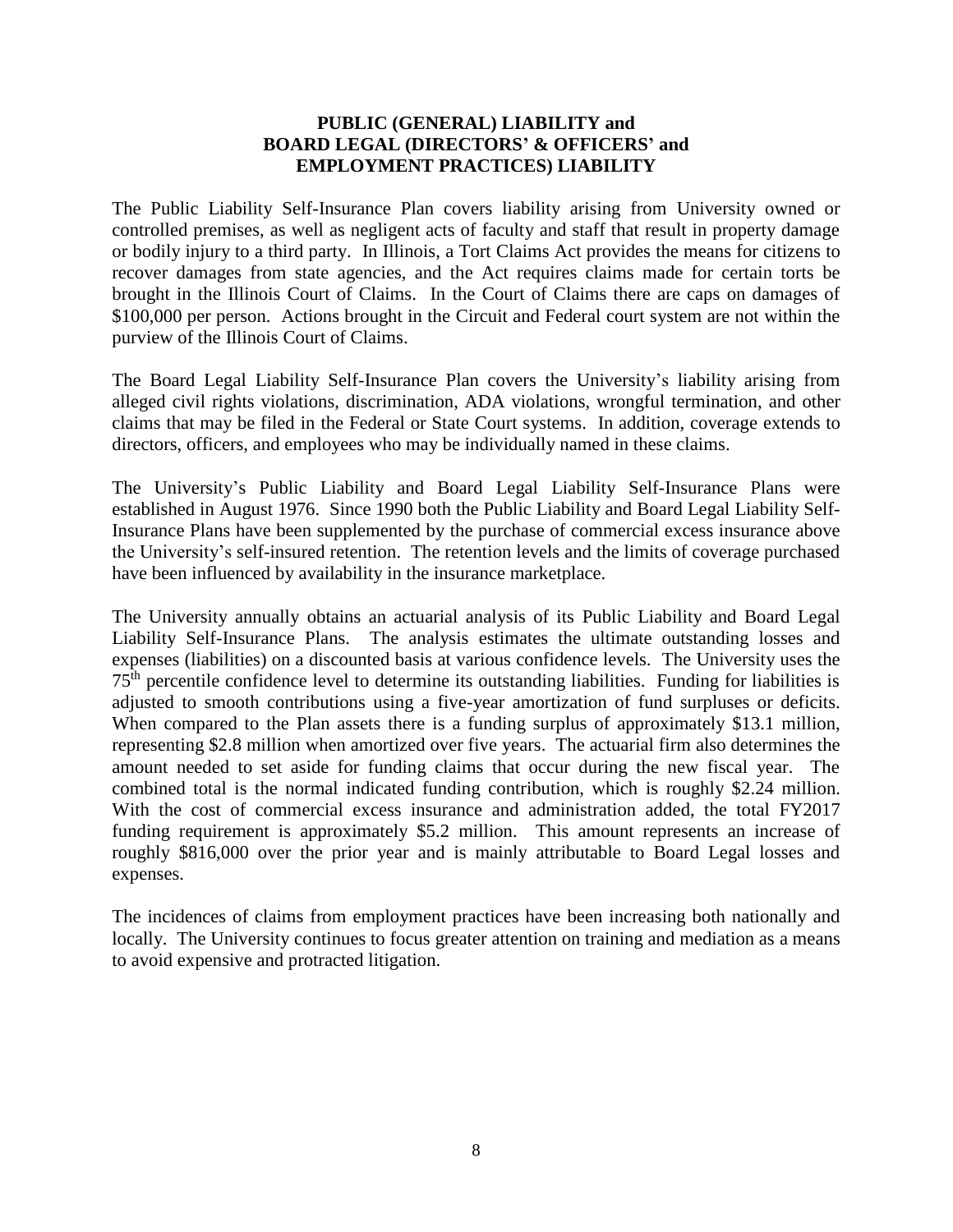## **PUBLIC AND BOARD LEGAL LIABILITY SELF-INSURANCE FUNDING INDICATED AT BEGINNING OF FY2017**

|                                                              | FY2017 Program<br>Retention of \$1,000,000 per<br>Occurrence for Board Legal;<br>\$500,000 per Occurrence for<br>Public Liability |              | FY2016 Program<br>Retention of \$1,000,000 per<br>Occurrence for Board Legal;<br>\$500,000 per Occurrence for<br>Public Liability |               |                          |
|--------------------------------------------------------------|-----------------------------------------------------------------------------------------------------------------------------------|--------------|-----------------------------------------------------------------------------------------------------------------------------------|---------------|--------------------------|
|                                                              | <b>FY2017</b><br><b>Funding</b>                                                                                                   |              |                                                                                                                                   |               | FY2016<br><b>Funding</b> |
| Per Actuary:                                                 |                                                                                                                                   |              |                                                                                                                                   |               |                          |
| Discounted Liability for claims at June 30:                  | 17,514,119                                                                                                                        |              |                                                                                                                                   | 18,557,997    |                          |
| Estimated Fund balance at June 30:                           | 30,618,413                                                                                                                        |              |                                                                                                                                   | 33,799,646    |                          |
| <b>Funding shortfall or (excess):</b>                        | $-13,104,294$                                                                                                                     |              |                                                                                                                                   | $-15,241,649$ |                          |
| Amortized shortfall in prior year funding<br>(.21997 factor) |                                                                                                                                   | $-2,825,152$ |                                                                                                                                   |               | $-3,287,153$             |
| Funding required for Claims                                  |                                                                                                                                   | 5,066,525    |                                                                                                                                   |               | 5,080,370                |
| <b>Normal Indicated Fund Contribution (total)</b>            |                                                                                                                                   | 2,241,373    |                                                                                                                                   |               | 1,793,217                |
| Plus:<br>Cost of Excess Insurance (estimated at July 1)      |                                                                                                                                   | 1,759,966    |                                                                                                                                   |               | 1,467,112                |
| Legal/Risk Administrative Cost                               |                                                                                                                                   | 1,178,366    |                                                                                                                                   |               | 1,102,949                |
|                                                              |                                                                                                                                   |              |                                                                                                                                   |               |                          |
| Total Funding Need                                           |                                                                                                                                   | 5,179,705    |                                                                                                                                   |               | 4,363,278                |
| Increase/Decrease:                                           | 18.7%                                                                                                                             | \$816,427    |                                                                                                                                   | 35.1%         | \$1,133,345              |

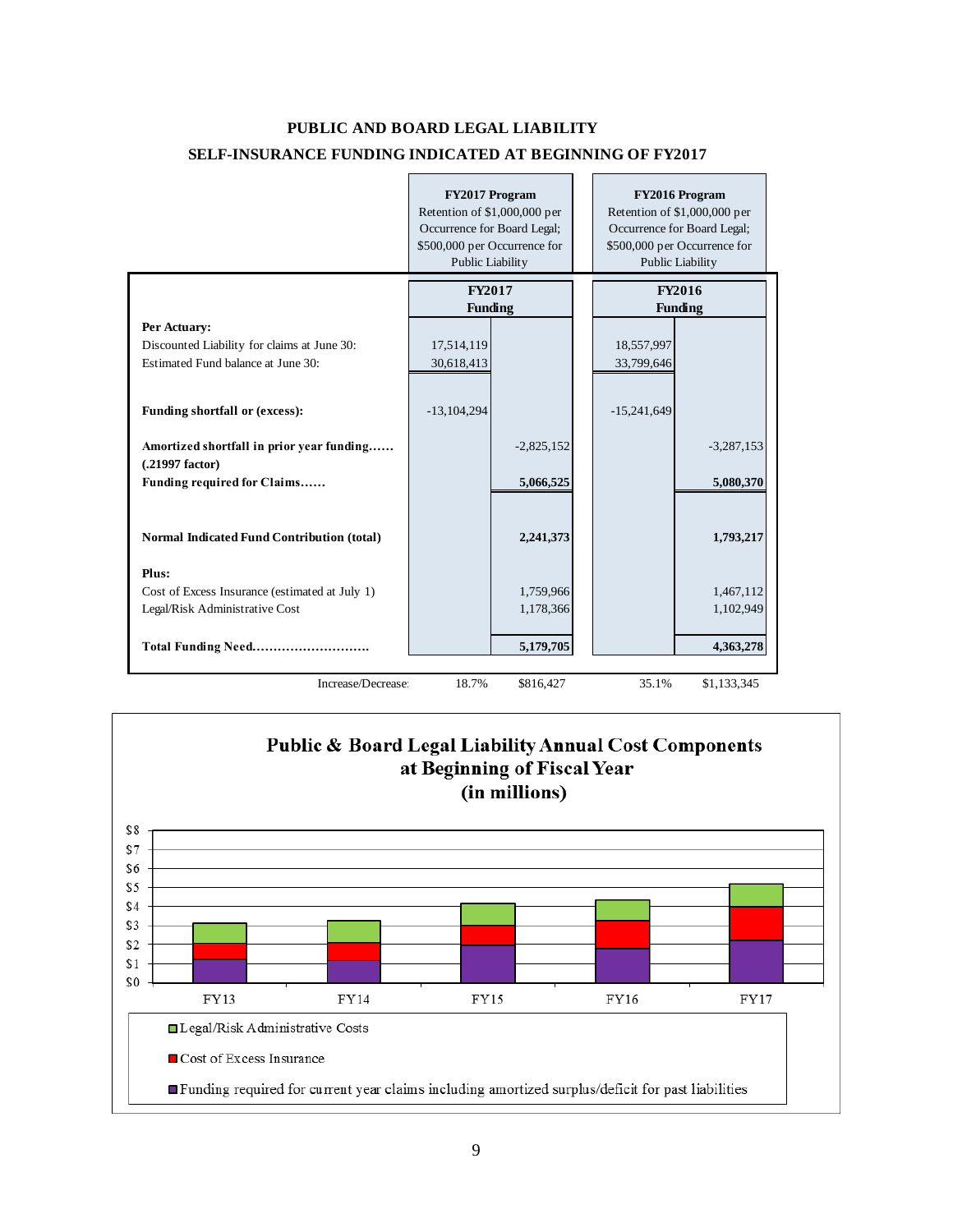### **WORKERS' COMPENSATION INSURANCE**

Workers' Compensation and Employers Liability insurance is designed to provide a satisfactory way to address the medical and economic aspects of employment-related injuries. Workers' Compensation insurance is not based on the legal concept of negligence, but pays without regard to who is at fault, as long as the injury or occupational illness arises out of and in the course and scope of employment. Workers' Compensation insurance includes four types of benefits – disability (loss of income), medical, rehabilitation, and survivor (death).

The University has been self-insured for its Workers' Compensation liabilities since 1918. The Workers' Compensation exposure is funded through three mechanisms - state appropriation, "recovery" accounts, and payroll assessments. With the exception of a single year in the 1970's the University has not purchased commercial excess coverage for its Workers' Compensation Self-Insurance Plan.

An annual state appropriation provides funding for claims of injured employees whose wage sources are state funds. Payroll assessments provide the funding for claim payments for injured employees whose wage sources are "local" or "grant/gift" accounts. Separate claim payment accounts are maintained for state, auxiliary, and trust wage sources at each of the campuses. A separate trust account is maintained for the UIC hospital exposure. In addition, "recovery funds" were established in the early 1990's as an incentive for loss prevention. Because the employing department is charged 49% of the cost for wages and settlements paid by workers' compensation funds, they have an incentive to return employees to work as soon as possible. The accumulated funds now serve as the source of funds if the state appropriation runs out.

The University annually obtains an actuarial analysis of its Workers' Compensation Self-Insurance Plan. The report estimates the ultimate outstanding losses and expenses (liabilities) on a discounted basis at various confidence levels. The University uses the 75<sup>th</sup> percentile confidence level to determine its outstanding liabilities. Funding for liabilities is adjusted to smooth contributions using a five-year amortization of fund surpluses or deficits. When compared to the Plan assets there is a funding surplus of roughly \$10.2 million representing an amortized amount of about \$1.7 million. The actuarial firm also determines the amount needed to set aside for funding claims that occur during each new fiscal year. The combined total is the normal indicated funding contribution of \$9.1 million. With the cost of administration added the total FY2017 funding requirement is approximately \$9.8 million. This amount represents a roughly 15% decrease from the prior year funding requirement, or \$1.7 million.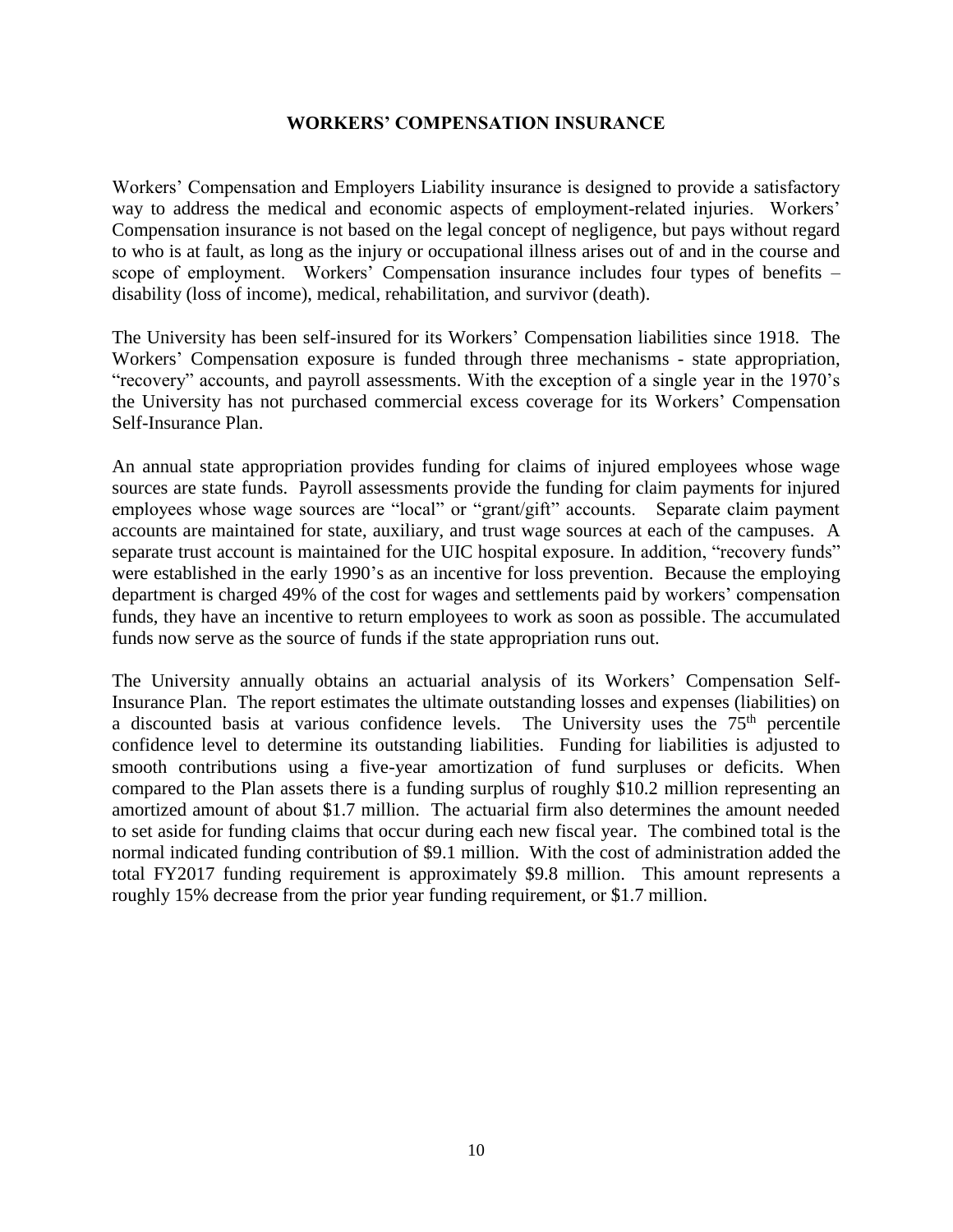#### **WORKERS' COMPENSATION**

#### **SELF-INSURANCE FUNDING INDICATED AT BEGINNING OF FY2017**

|                                                                                                                                                                                                                                                                                                                                                                                                                                  | FY2017 Program                  |                |                          | FY2016 Program                  |
|----------------------------------------------------------------------------------------------------------------------------------------------------------------------------------------------------------------------------------------------------------------------------------------------------------------------------------------------------------------------------------------------------------------------------------|---------------------------------|----------------|--------------------------|---------------------------------|
|                                                                                                                                                                                                                                                                                                                                                                                                                                  | <b>FY2017</b><br><b>Funding</b> |                |                          | <b>FY2016</b><br><b>Funding</b> |
| Per Actuary:<br>Discounted Liability for claims at June 30:<br>Estimated Fund balance at June 30:                                                                                                                                                                                                                                                                                                                                | 31,762,690<br>41,946,437        |                | 33,809,108<br>38,685,262 |                                 |
| <b>Funding shortfall or (excess):</b>                                                                                                                                                                                                                                                                                                                                                                                            | $-10,183,747$                   |                | $-4,876,154$             |                                 |
| Amortized shortfall in prior year funding<br>(.213991 factor)                                                                                                                                                                                                                                                                                                                                                                    |                                 | $-1,669,109$   |                          | $-921,453$                      |
| Funding required for Claims                                                                                                                                                                                                                                                                                                                                                                                                      |                                 | 10,702,564     |                          | 11,601,907                      |
| Normal Indicated Fund Contribution (total)                                                                                                                                                                                                                                                                                                                                                                                       |                                 | 9,122,481      |                          | 10,680,454                      |
| Plus:<br>Cost of Excess Insurance<br>Legal/Risk Administrative Cost<br>$N/A =$ do not purchase                                                                                                                                                                                                                                                                                                                                   |                                 | N/A<br>655,665 |                          | N/A<br>772,530                  |
| 9,778,146                                                                                                                                                                                                                                                                                                                                                                                                                        |                                 |                | 11,452,984               |                                 |
| Increase/Decrease:<br>$-14.6%$<br>$-$1,674,838$<br>$-18.3%$<br>$-$ \$2,570,403                                                                                                                                                                                                                                                                                                                                                   |                                 |                |                          |                                 |
| <b>Total Medical Expenses - 5 years</b><br>Funding and Liabilities - 5 years<br>(millions)<br>(millions)                                                                                                                                                                                                                                                                                                                         |                                 |                |                          |                                 |
| \$40<br>\$6<br>\$35<br>\$5<br>\$30<br>\$25<br>\$4<br>\$20<br>\$3<br>\$15<br>\$10<br>\$2<br>\$5<br>\$1<br>\$0<br>FY13<br>FY14<br>FY15<br>FY16<br>FY17<br>\$0<br>\$15.91<br>\$10.68<br><b>□Indicated Funding</b><br>\$16.31<br>\$13.18<br>\$9.02<br>FY13<br>FY14<br>FY15<br>FY16<br>FY17<br><b>Liabilities</b><br>\$36.65<br>\$38.01<br>\$36.82<br>\$33.81<br>\$31.72<br>Medical<br>\$2.54<br>\$2.38<br>\$2.13<br>\$2.41<br>\$2.62 |                                 |                |                          |                                 |
| The cost of medical payments has increased over 3% since FY2013. This is due in part to the<br>ncrease in medical treatment costs within the worker's compensation environment. In addition,<br>here has been a continued decrease in indicated funding, which substantiates continuing efforts<br>o improve early return-to-work policies and programs.                                                                         |                                 |                |                          |                                 |
|                                                                                                                                                                                                                                                                                                                                                                                                                                  | 11                              |                |                          |                                 |

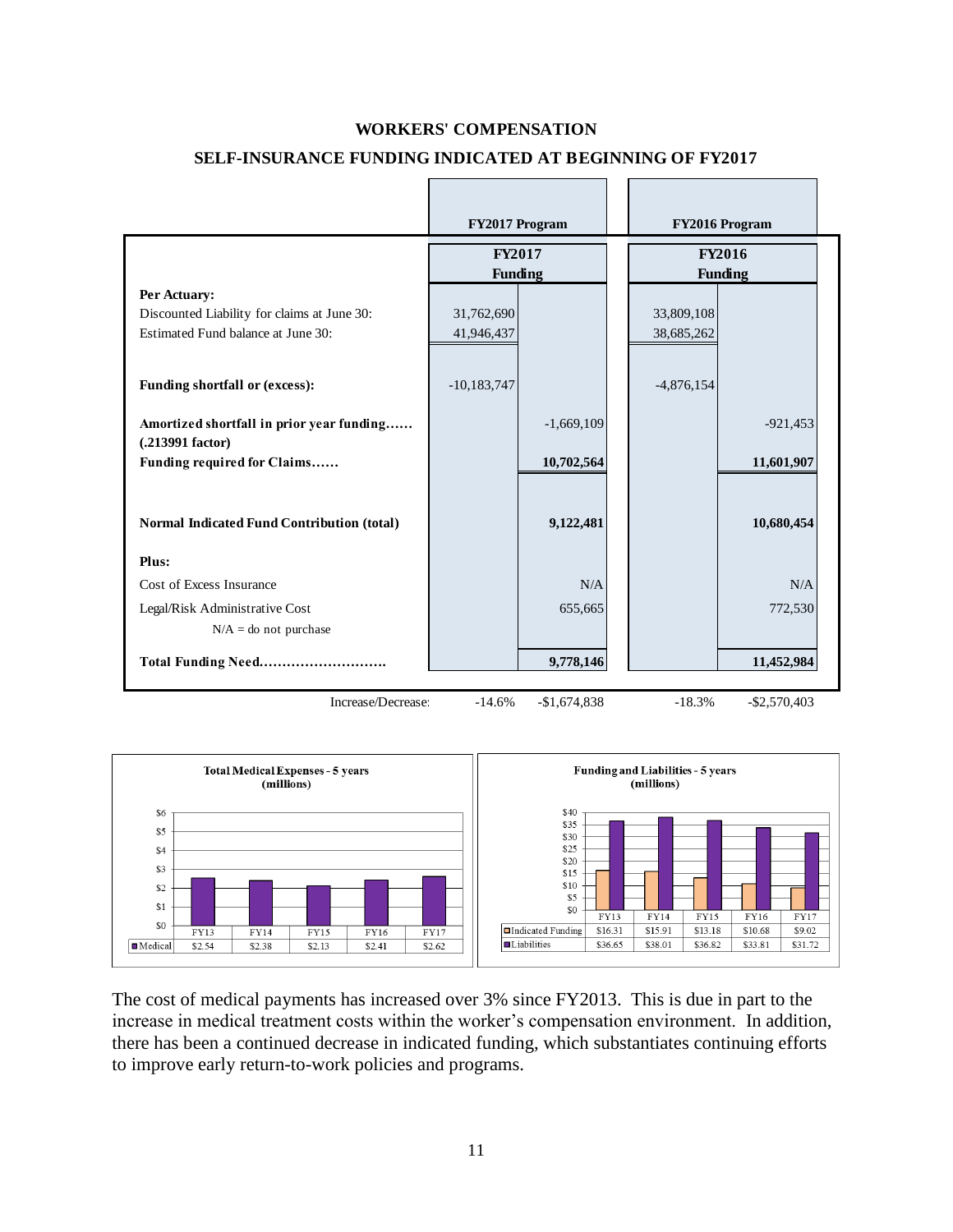## **Sources and Uses of Funds during Fiscal Year 2017**

All of the self-insurance trust funds have these common elements:

- Fund contributions made to the self-insured trust
- Investment income
- Excess insurance company recoveries (if any)

Less the following expenditures:

- Settlements (indemnity payments)
- Legal fees and expenses
- Excess insurance company premium (if any)
- Cost of administration (Legal Counsel and RISK)

| MEDICAL PROFESSIONAL LIABILITY                                               |             |                  |      |
|------------------------------------------------------------------------------|-------------|------------------|------|
| Sources and Uses of Funds during Fiscal Year 2017 and for the Period FY91-17 |             |                  |      |
| (in millions)                                                                |             |                  |      |
|                                                                              | <b>FY17</b> | <b>FY91-FY17</b> |      |
| <b>Beginning Fund Balance:</b>                                               | \$200.6     | \$39.9           |      |
| Sources:                                                                     |             |                  |      |
| <b>Fund Contributions</b>                                                    | 23.4 78%    | 581.6            | 87%  |
| Investment Income                                                            | 2.2 7%      | 58.9             | 9%   |
| Quasi-Endowment G/L                                                          | 4.4 15%     | 11.5             | 2%   |
| <b>Insurance Recoveries</b>                                                  | $0.0\,0\%$  | 16.7             | 2%   |
|                                                                              | \$30.0 100% | \$668.8          | 100% |
| Uses:                                                                        |             |                  |      |
| Legal & Indemnity payments                                                   | 9.0 68%     | 378.6            | 77%  |
| Excess Insurance costs (includes Offsite)                                    | 3.1 23%     | 87.7             | 18%  |
| Administrative costs                                                         | 1.1 8%      | 25.0             | 5%   |
|                                                                              | \$13.2 100% | \$491.3          | 100% |
| Ending Fund Balance at 6/30/2017:                                            | \$217.4     | \$217.4          |      |
| Discounted Liabilities at 6/30/2017:                                         | \$170.4     | \$170.4          |      |
| <b>Funding shortfall/excess:</b>                                             | \$47.0      | \$47.0           |      |
| Note: Rounding differences may account for slight discrepancies in totals    |             |                  |      |

For the period ending 6/30/2017 there was a 8.8% increase in medical professional liabilities (discounted) from prior year. Estimated liabilities at period ending 6/30/2017 were \$170.4 million compared to \$156.5 million at period ending 6/30/2016. For the period ending 6/30/2017, liabilities compared to Plan assets resulted in a funding excess of \$47.0 million.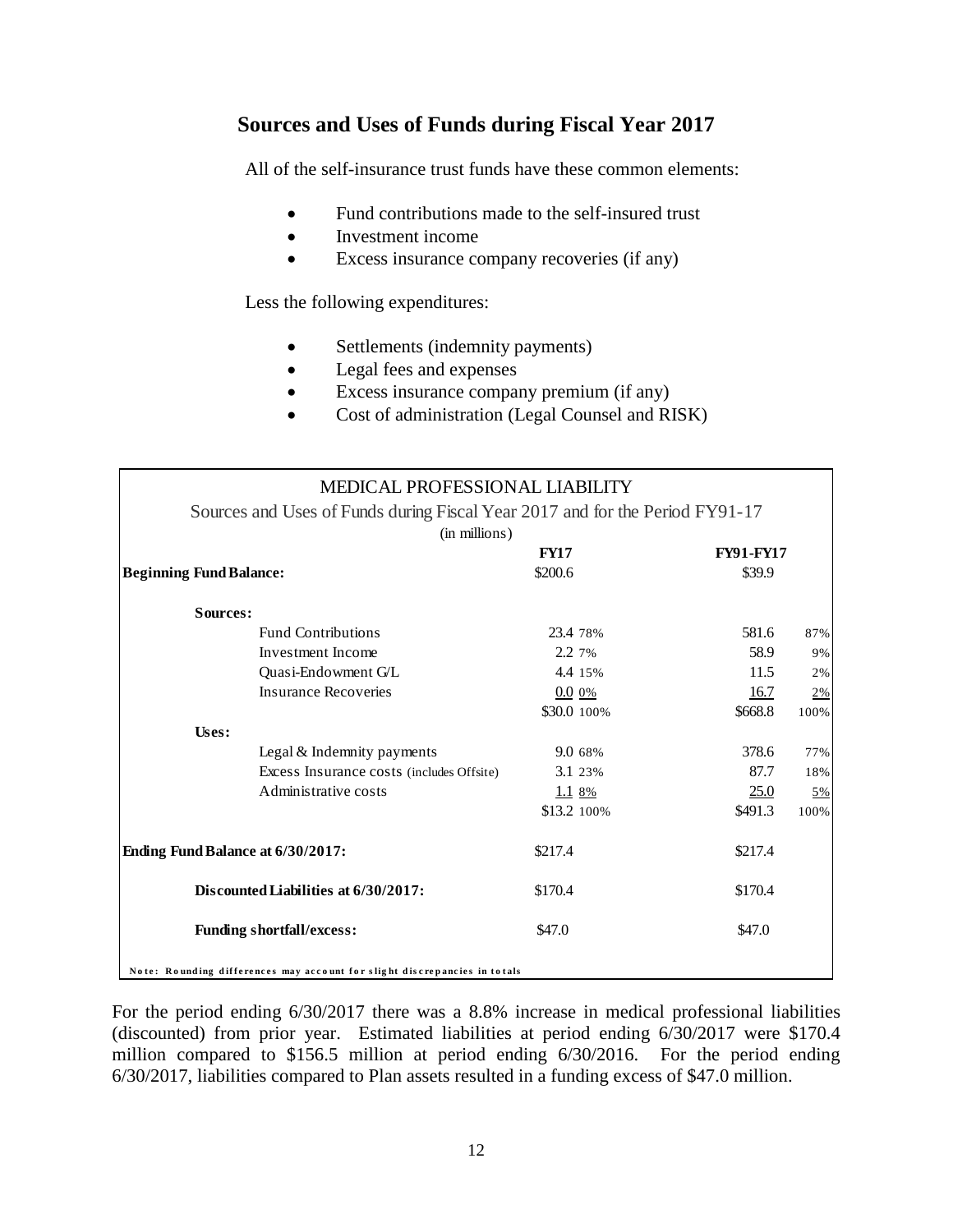| PUBLIC & BOARD LEGAL LIABILITY                                               |             |                  |      |
|------------------------------------------------------------------------------|-------------|------------------|------|
| Sources and Uses of Funds during Fiscal Year 2017 and for the Period FY91-17 |             |                  |      |
| (in millions)                                                                |             |                  |      |
|                                                                              | <b>FY17</b> | <b>FY91-FY17</b> |      |
| <b>Beginning Fund Balance:</b>                                               | \$31.2      | \$6.0            |      |
| Sources:                                                                     |             |                  |      |
| <b>Fund Contributions</b>                                                    | 5.2 83%     | 101.7            | 82%  |
| Investment Income                                                            | 0.35%       | 16.7             | 13%  |
| Quasi-Endowment G/L                                                          | 0.8 13%     | 1.9              | 2%   |
| <b>Insurance Recoveries</b>                                                  | $0.00\%$    | 3.6              | 3%   |
|                                                                              | \$6.3 100%  | \$123.9          | 100% |
| Uses:                                                                        |             |                  |      |
| Legal & Indemnity payments                                                   | 3.0 51%     | 67.7             | 69%  |
| Excess Insurance costs                                                       | 1.7 29%     | 17.3             | 18%  |
| Mediation training                                                           | $0.0\,0\%$  | 0.2              | 0%   |
| Administrative costs                                                         | 1.2 20%     | 13.2             | 13%  |
|                                                                              | \$5.9 100%  | \$98.4           | 100% |
| Ending Fund Balance at 6/30/2017:                                            | \$31.6      | \$31.5           |      |
| Discounted Liabilities at 6/30/2017:                                         | \$16.9      | \$16.9           |      |
| <b>Funding shortfall/excess:</b>                                             | \$14.7      | \$14.6           |      |
| Note: Rounding differences may account for slight discrepancies in totals    |             |                  |      |

For the period ending 6/30/2017 there were excess funds in the public and board legal liability trust accounts of \$14.7 million. As stated earlier, we have seen a flattening of overall program costs although we continue to keep a close eye on new claims that may adversely impact the program.

#### ……………..

In the Workers' Compensation trust accounts, there was an overall funding excess of \$11.8 million with the ending fund balance totaling \$43.6 million at year-end, compared to a balance of \$41.9 million at 6/30/2016.

As stated earlier, due to rising Workers' Compensation costs the employing department is assessed a "recovery" or "charge-back" for 49% of wage replacement, and 49% of settlement expenses. These charges are assessed to "state" and "auxiliary" wage sources. In addition, claim payments recovered from negligent third-parties (subrogation) are deposited in the "recovery" accounts. The "recovery" program serves as an incentive for units to initiate safety programs that prevent injuries, and to return injured employees to modified work on a timelier basis.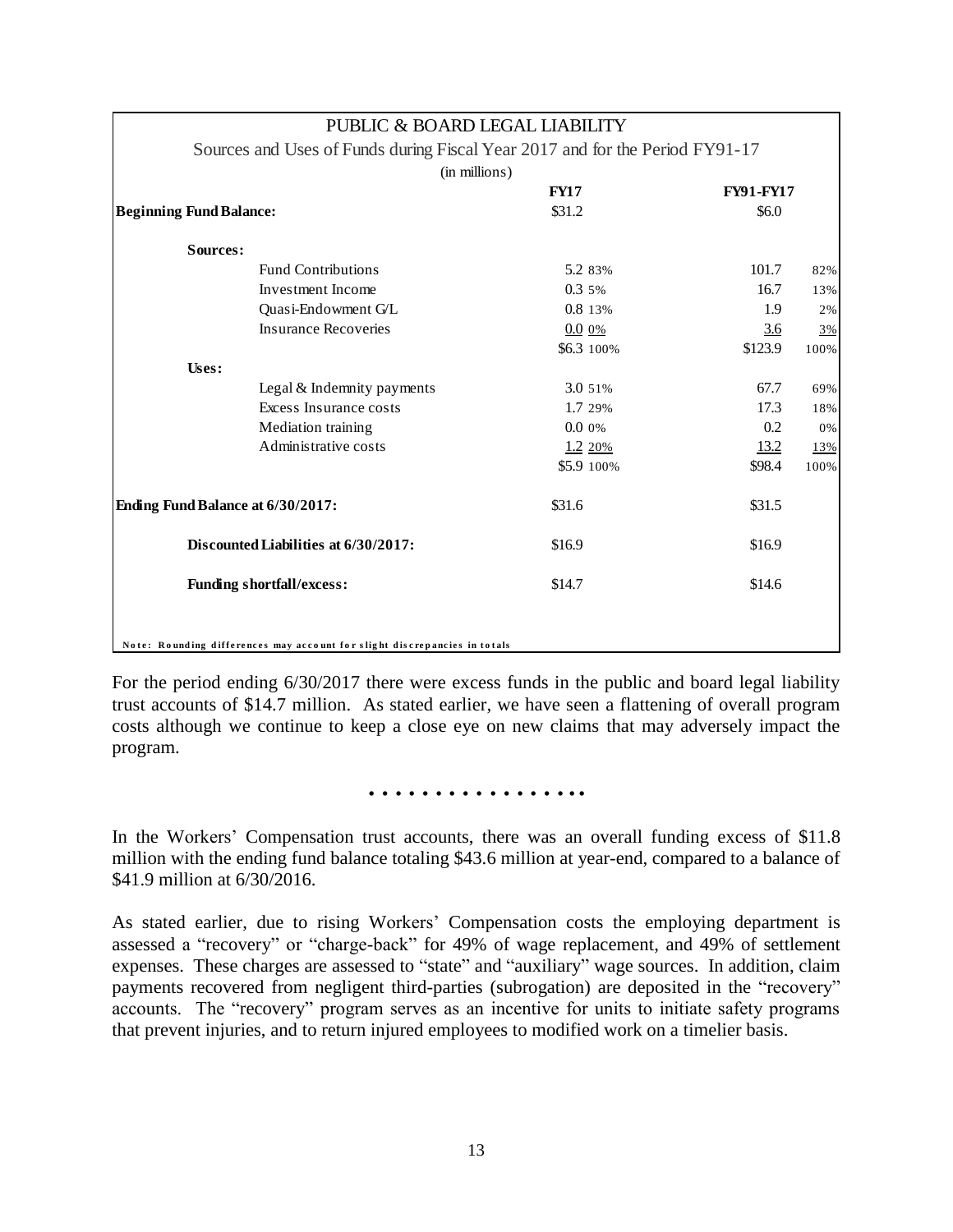| WORKERS' COMPENSATION                                                        |             |       |                  |        |
|------------------------------------------------------------------------------|-------------|-------|------------------|--------|
| Sources and Uses of Funds during Fiscal Year 2017 and for the Period FY91-17 |             |       |                  |        |
| (in millions)                                                                |             |       |                  |        |
|                                                                              | <b>FY17</b> |       | <b>FY91-FY17</b> |        |
| <b>Beginning Fund Balance:</b>                                               | \$41.9      |       | \$0.5            |        |
| Sources:                                                                     |             |       |                  |        |
| <b>State Appropriation</b>                                                   | 6.9         | 61%   | 108.4            | 47%    |
| <b>Returned State Appropriation</b>                                          | $-0.5$      | $-4%$ | $-2.5$           | $-1\%$ |
| <b>University Resources</b>                                                  | 0.0         | 0%    | 13.5             | 6%     |
| Auxiliary and Trust Contributions                                            | 2.5         | 22%   | 69.5             | 30%    |
| Investment Income                                                            | 0.4         | 4%    | 6.7              | 3%     |
| Recovery/Chargebacks                                                         | 2.1         | 18%   | 35.2             | 15%    |
|                                                                              | \$11.4      | 100%  | \$230.8          | 100%   |
| Uses:                                                                        |             |       |                  |        |
| Legal/Medical/Wage & Indemnity<br>payments                                   | 8.9         | 92%   | 169.9            | 91%    |
| Loss Control/Safety Programs                                                 | 0.0         | 0%    | 0.2              | 0%     |
| Miscellaneous                                                                | 0.0         | 0%    | 0.7              | 0%     |
| <b>Administrative Costs</b>                                                  | 0.8         | 8%    | <u>16.9</u>      | 9%     |
|                                                                              | \$9.7       | 100%  | \$187.7          | 100%   |
| Ending Fund Balance at 6/30/2017:                                            | \$43.6      |       | \$43.6           |        |
| Discounted Liabilities at 6/30/2017:                                         | \$31.8      |       | \$31.8           |        |
| <b>Funding shortfall/excess:</b>                                             | \$11.8      |       | \$11.8           |        |
| Note: Rounding differences may account for slight discrepancies in totals    |             |       |                  |        |

For the period ending 6/30/2017 total Workers' Compensations wage and indemnity payments have been moving up the last two years after several years of decline. We will carefully monitor this and continue to work aggressively to control costs.

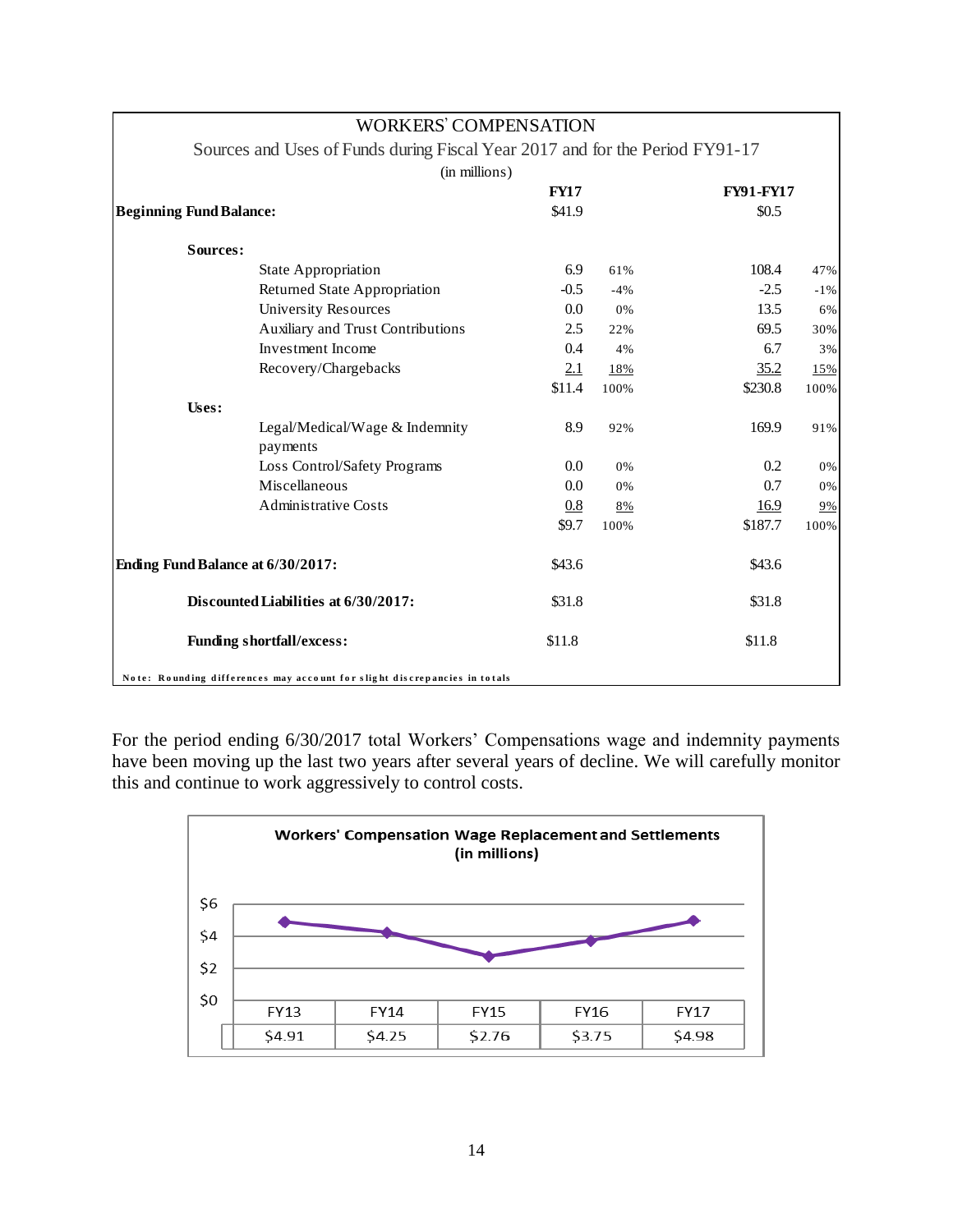## **COMMERCIAL PROPERTY AND SELF-INSURED PROPERTY PROGRAM**

The University, along with the other members of the Illinois Public Higher Education Cooperative (IPHEC) purchasing group, procures its property insurance through the Midwestern Higher Education Compact (MHEC). While policy coverage terms are determined on a group basis, each participating university has its own basic coverage limits. Excess limits are purchased at the option of each participating university.

Property insurance protects the University's buildings and contents from direct physical loss or damage. Perils covered include fire, windstorm, hail, smoke damage, explosion, theft, flood, and earthquake. The policy is written on a scheduled basis to cover buildings and contents and includes business income and expense (including tuition & fees), as well as builder's risk. The policy includes flood and earthquake coverage for all buildings, but coverage sub-limits of \$100 million apply for both flood and earthquake losses. In addition to the policy flood limit, buildings and contents in the Boneyard flood plain are subject to a further sub-limit of \$50 million with a \$1 million deductible. All university buildings have boiler and machinery coverage.

By far the biggest change we have experienced in recent years is the increase in deductible, or retention per loss. For well over a decade, the University had a \$10,000 per occurrence deductible on its auxiliary facilities system buildings, as well as buildings covered by bond issue or built with donor funds. All other buildings were insured with a \$500,000 per occurrence deductible. Beginning July 1, 2003 *all* University buildings are now insured on a blanket basis with a \$500,000 deductible per occurrence. The single exception is for buildings under construction, which are subject to a \$100,000 deductible. Buildings financed by bond issue; auxiliary enterprise buildings; gift-buildings; etc. are referred to as Schedule I. Academic buildings are referred to as Schedule II.

In FY2004 the University established a Property Insurance Deductible Self-Insurance Plan to provide funding for losses to Schedule I buildings and contents that fall between \$25,000 and \$500,000. In the event of a loss, Schedule I properties will pay \$25,000 and the University's Property Self-Insurance Plan will fund the difference. Schedule II buildings have historically had a \$500,000 per occurrence deductible. Beginning FY2008 the RISK office began setting aside funds for a Property Self-Insurance Plan for academic buildings to be used to pay some portion of the \$500,000 deductible.

The University also insures its library collections, and purchases a rare books and fine arts insurance policy to insure the valuable contents of the Krannert Art Museum (KAM), Spurlock Museum, and the University main library's special collections and rare books. The cost is divided between the campus, the main library, Spurlock, and KAM.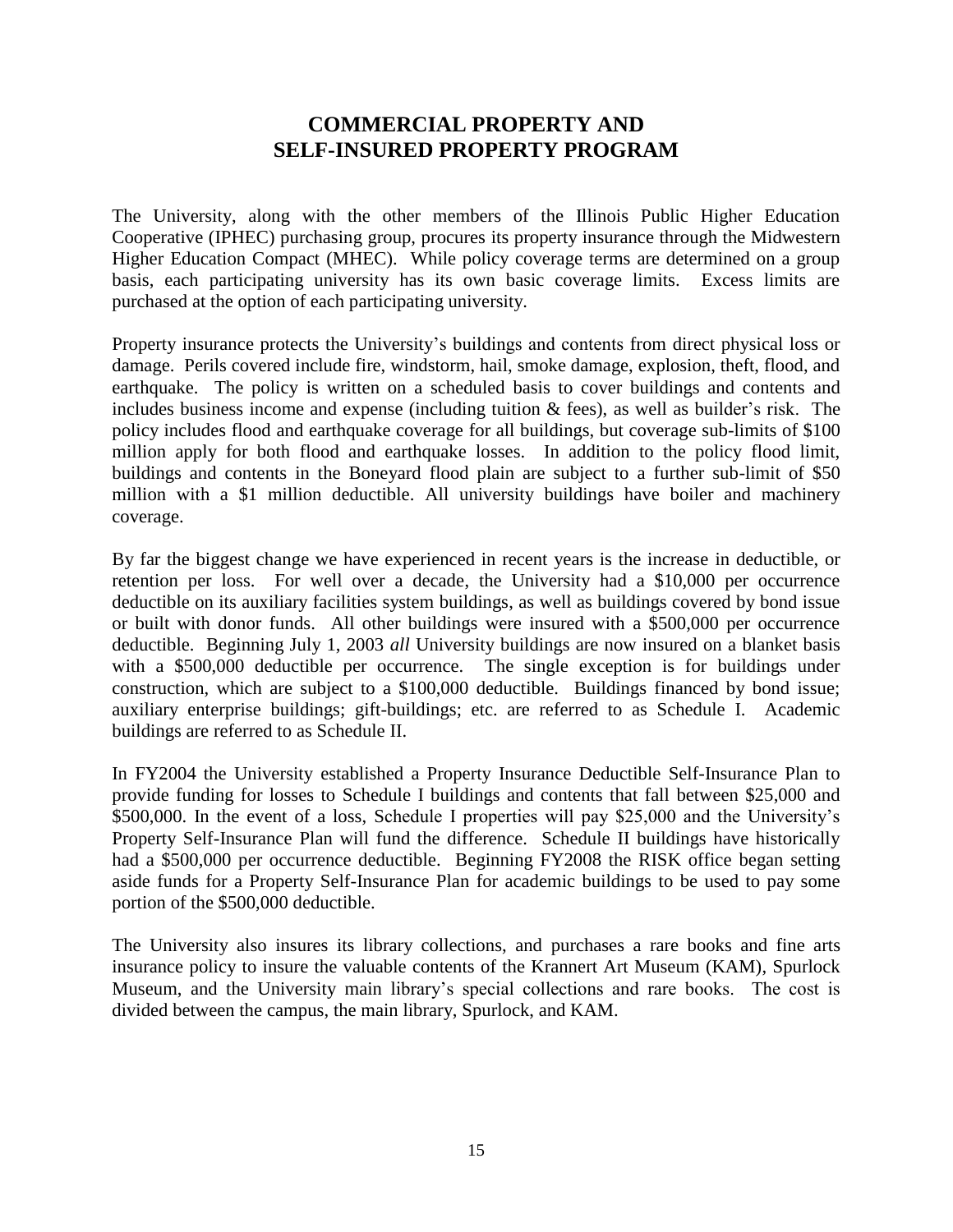# **REAL & PERSONAL PROPERTY COVERAGE**

# **FY2017**

Policy Term: 7/1/16 to 7/1/17

| <b>COVERAGE'S</b>                                                                                              | <b>VALUES</b>    | <b>DEDUCTIBLE</b> |
|----------------------------------------------------------------------------------------------------------------|------------------|-------------------|
| <b>SCHEDULE I</b><br>(AFS, Gift, and Bond Financed Buildings/Contents)<br>Business Income, Boiler & Machinery) | \$3,470,021,322  | \$500,000         |
| <b>SCHEDULE II</b><br>(Academic Buildings only,<br>including Boiler & Machinery,<br>Library Books)             | \$10,578,715,335 | \$500,000         |

 $$14,048,736,657$ 

|  |  | <b>TOTAL INSURED VALUES</b> |  |
|--|--|-----------------------------|--|
|--|--|-----------------------------|--|

## **COMMERCIAL INSURANCE LIMITS**

| Primary Layer<br>Excess \$400 million<br>Excess \$500 million<br>Excess \$500 million<br>Excess \$250 million | \$.<br>\$. | 100,000,000<br>400,000,000<br>\$ 500,000,000<br>\$500,000,000<br>\$ 250,000,000 |
|---------------------------------------------------------------------------------------------------------------|------------|---------------------------------------------------------------------------------|
| <b>TOTAL COMMERCIAL</b><br><b>COVERAGE PURCHASED</b>                                                          |            | \$1,750,000,000                                                                 |

## **TOTAL PROGRAM COST \$ 3,525,716\***

\*Cost of risk transfer to commercial carrier - \$2.345 million.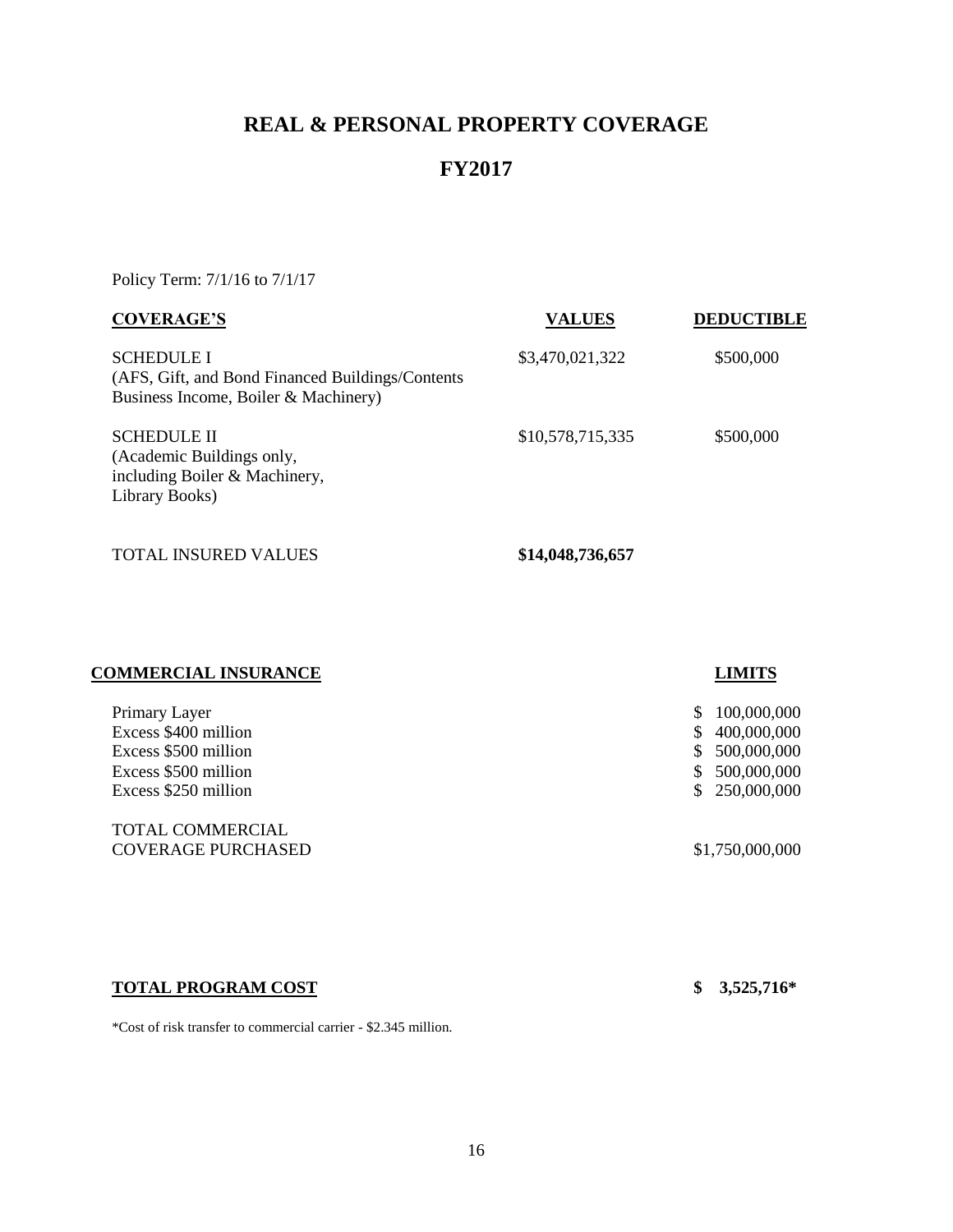# EXCESS INSURANCE CARRIERS FY2017

### **Medical Professional/Hospital Professional**

For FY2017 the University purchased a claims-made policy with Zurich American Insurance Company with a \$10 million per occurrence retention, \$5/\$5 million "buffer/inner aggregate" layer, and no aggregate stop loss protection. For any claim or claims that exceed the \$10 million self-insurance retention the University assumes the financial responsibility for up to an additional \$5 million. Should the University exhaust the \$5 million inner aggregate, Zurich will cover claims costs for any remaining claims that exceed \$10 million. We annually review self-insured retention levels with our consulting actuary, Milliman, to ensure the cost of risk transfer is less than the cost to assume the financial risk within the self-insurance trust fund.

Total limits of liability purchased are \$60 million above the self-insured retention, with Zurich providing \$25 million, and Lexington and Sompo providing the remaining \$35 million of liability coverage. Defense costs are not included within the layers of commercial insurance coverage.

### **Public and Board Legal Liability**

For FY2017 the University purchased commercial excess insurance from AIG, an insurance company known for insuring higher education institutions. FY2017 is the eleventh year we have been insured by them. The University purchases public liability insurance with a \$10 million per occurrence limit and \$19.5 million general aggregate, subject to a \$500,000 self-insured retention. In addition, the University purchases board legal liability insurance with a \$15 million occurrence/aggregate limit, subject to a \$1,000,000 self-insured retention. Defense costs are included within each policy's limits of liability.

### **Cyber Liability and Breach Response**

For FY2017 the University purchased cyber liability and breach response insurance through Beazley Insurance, a Lloyd's of London Company, in the amount of \$10 million with a \$500,000 self-insured retention. Defense costs erode the limit of liability.

### **Property Insurance**

For FY2017 the University purchased property insurance through the Midwestern Higher Education Compact (MHEC). Lexington Insurance Company provided the primary layer of insurance (\$100 million), and various carriers provided excess layers totaling \$1.75 billion. The deductible is \$500,000 per occurrence except for specified buildings under construction, in which case the deductible is \$100,000. Beginning in FY2008, the University began requiring the contractors on capital projects to carry builders risk insurance in order to provide pricing stability in the overall property program.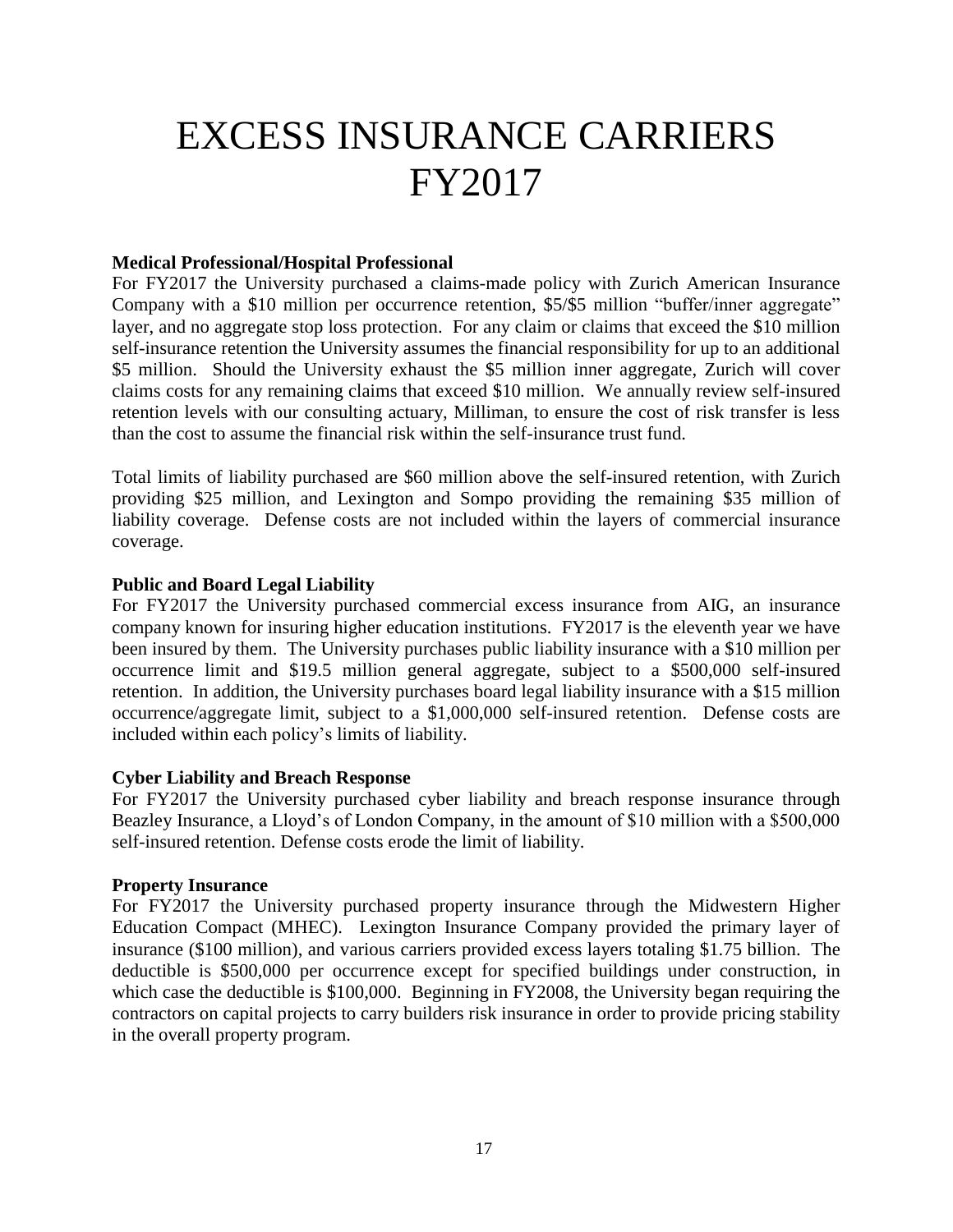# EXCESS INSURANCE COSTS FY2018

### **Medical Professional/Hospital Professional**

For FY2018 total limits of liability purchased are \$60 million above the self-insured retention, with Zurich providing \$25 million. AIG and Sompo provide the next \$35 million of liability coverage. Defense costs are not included within the layers of commercial insurance coverage.

**Cost of Risk Transfer: \$2,345,238**

### **Public and Board Legal Liability**

For FY2018, Public and Board Legal Liability insurance is purchased through United Educators Insurance:

Public Liability - \$10,000,000. Defense costs are covered as a separate reimbursement above the \$10,000,000 policy limit.

Board Legal Liability - \$15,000,000. Defense costs are not covered as a separate reimbursement, meaning the costs of defense erode the \$15,000,000 limit.

**Cost of Risk Transfer: \$1,209,678** 

### **Cyber Liability**

For FY2018, Cyber Liability and Breach Response insurance is purchased through Beazley Insurance Company.

**Cost of Risk Transfer: \$375,000**

#### **Property Insurance**

For FY2018, total limits of liability purchased are \$1.75 billion purchased through the Midwestern Higher Education Compact (MHEC). AIG and Zurich Insurance Companies provide the primary layer of insurance (\$100 million) through a quota-share arrangement. Various other commercial insurers provide the excess layers.

**Cost of Risk Transfer: \$2,483,032**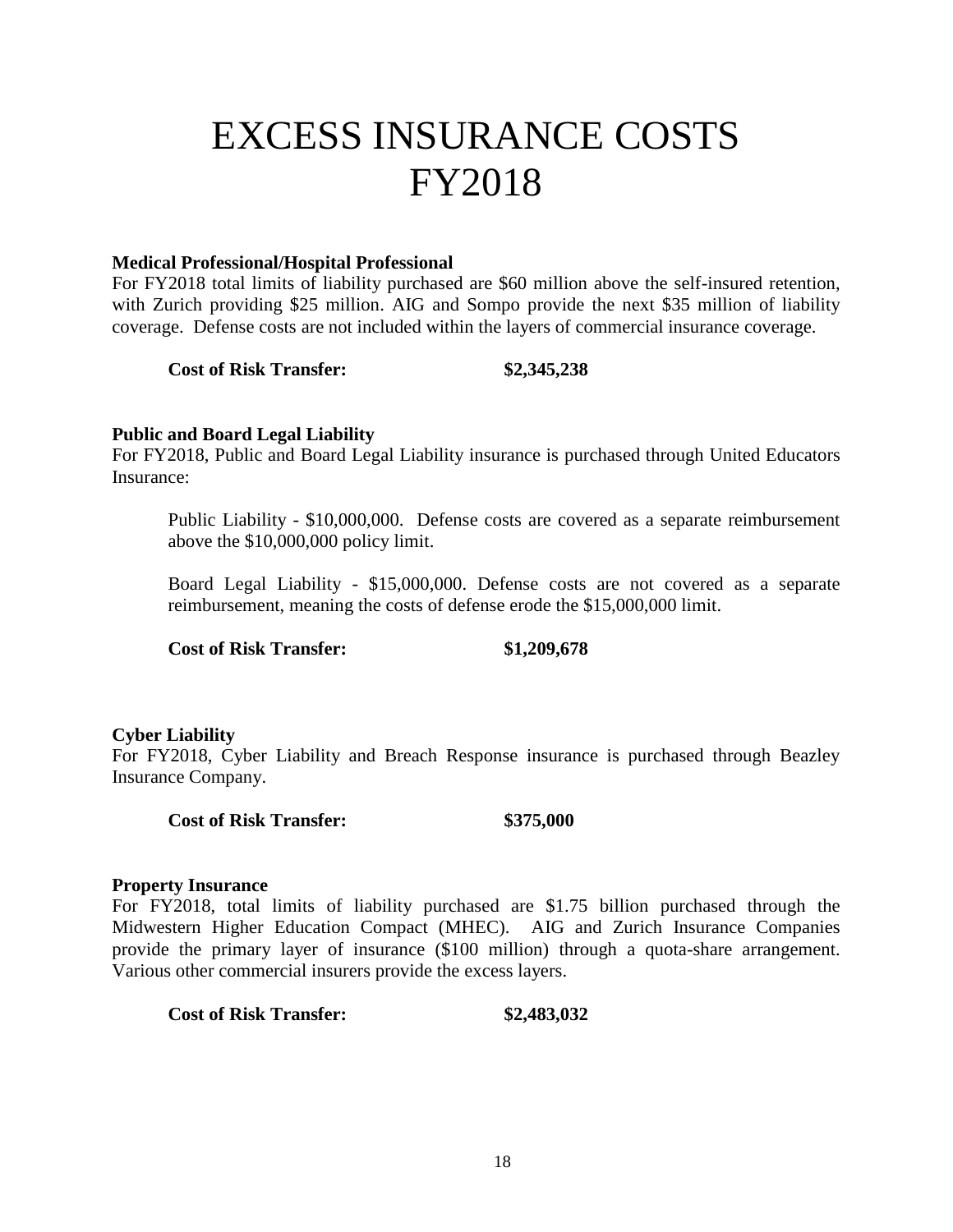# GLOSSARY OF TERMS

ADMINSTRATIVE COSTS – In this document, this refers to costs for University Risk Management and University Legal Services provided to administer the insurance programs.

AGGREGATE LIMIT – Indicates the amount of coverage the insured has under the policy/contract for a specific period of time, usually the policy/contract period, no matter how many separate accidents might occur.

CLAIMS MADE POLICY – Refers to a policy that covers claims only if they are "made" during the policy period. This coverage trigger is what causes the "tail" liability exposure for claims that have occurred, but have not been reported.

DISCOUNTED LIABILITIES – Refers to the present value of further expected payout or liabilities.

EXCESS INSURANCE – Refers to a policy covering the insured against certain hazards and applying only to loss or damage in excess of a stated amount.

EXCESS INSURER'S – Refers to insurance companies who provide insurance protection over sizable retentions, or deductibles. They price their insurance product under the assumption most claims will fall below their point of attachment.

EXCESS OF LOSS REINSURANCE – Triggered if the loss suffered by the insurer or self-insurer exceeds a set amount, called the retention.

EXPOSURE - Estimate of the probability of loss from some hazard, contingency or circumstance.

HAZARD - The conditions that may create or increase the probability of a loss from a given peril.

HOLD HARMLESS AGREEMENT - A contract under which one party to the contract assumes the legal liability of the other party.

INCURRED LOSSES – Refers to the total of all losses occurring within a fixed period.

INCURRED BUT NOT REPORTED (IBNR) – refers to the technique of assigning claim values for claims which are assumed to have occurred, based on past claim history, but which have not yet been reported.

INDEMNIFY – To hold harmless against loss or damage.

INDEMNITY – In this document, the word indemnity is used interchangeably with settlement, and is used to reference a claim payment the U of I makes a claimant, or plaintiff.

IN FORCE – Amount of insurance coverage or the face amount of the policies that an insurer has underwritten.

INSURANCE - The contractual relationship that exists when one party, called the insurer, for a consideration, called a premium, agrees to reimburse another, called the insured, for loss on a specified type of coverage. Commercial insurance is purchased by an insured to transfer financial risk to the insurer.

LEGAL EXPENSES – In this document, legal expenses refer to fees paid to outside law firms for claims brought against the University, and/or employees or agents, as defined in the University's Self-Insurance Plan document. A legal expense also includes other expenses related to the defense of a claim, such as court reporting costs or the subpoena fees.

LEGAL LIABILITY - Liability imposed by law.